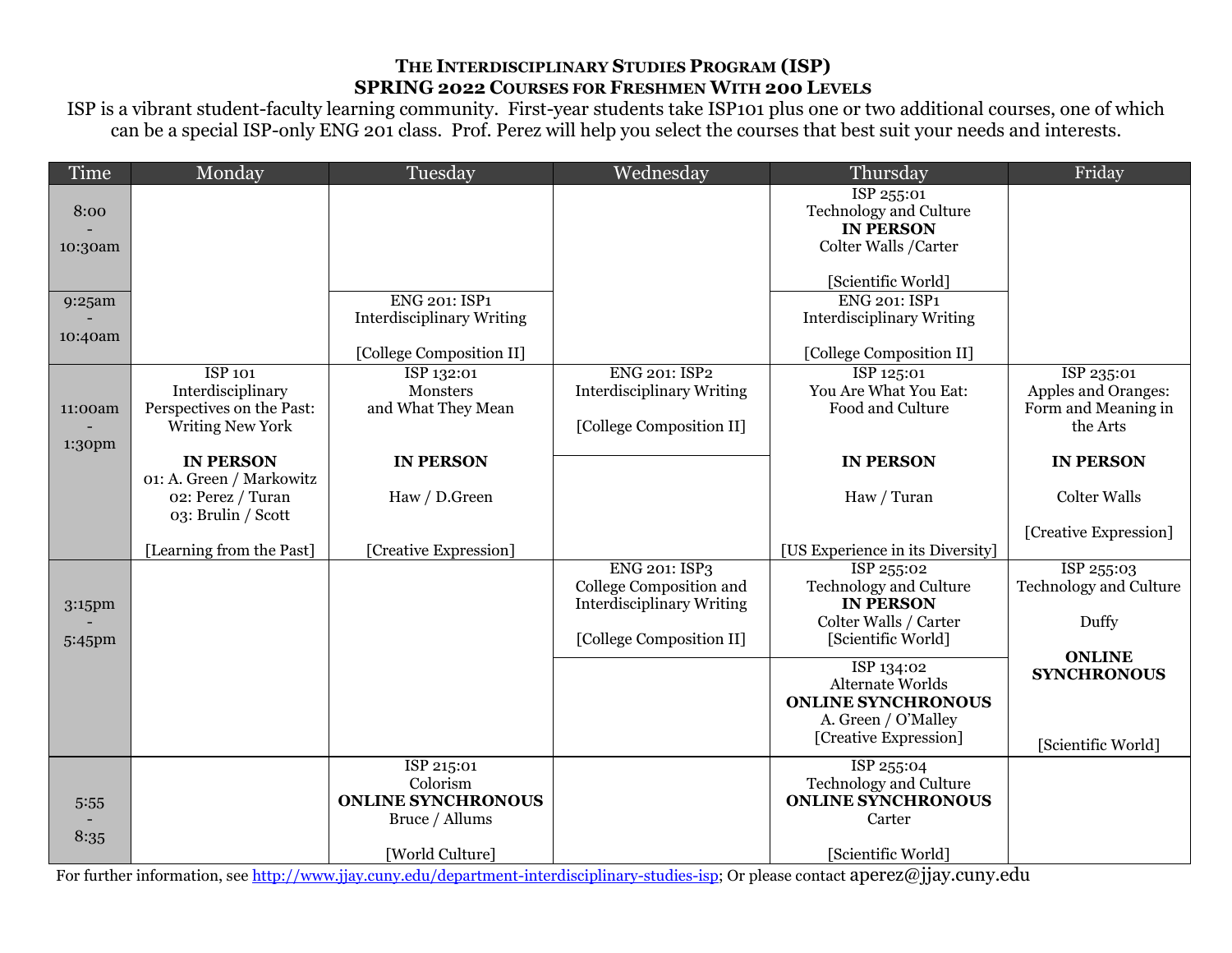| ISP 101: Interdisciplinary Perspectives on the Past: Writing New York | o1: A. Green/Markowitz 02: Perez/Turan<br>03: Brulin/Scott |
|-----------------------------------------------------------------------|------------------------------------------------------------|
| Monday 11:00-1:30 IN PERSON                                           | Learning from the Past                                     |

This course will explore what it means to live, work, and study in New York's sprawling urban landscape; what it means to move through the city; how New York lives in our personal and collective thoughts, emotions and loyalties. We will read about New York in the classroom and examine the city up close on its streets, in its parks and neighborhoods, and on its subways. We will catalogue and classify, look and listen, think, surmise and scrutinize. We will write our own New York.

| ISP 132:01 Monsters and What They Mean | Haw/D. Green                                                                                                         |
|----------------------------------------|----------------------------------------------------------------------------------------------------------------------|
| Tuesday 11-1:30 IN PERSON              | Creative Expression                                                                                                  |
|                                        | the contract of the contract of the contract of the contract of the contract of<br><b>Contract Contract Contract</b> |

Monsters are creatures of the imagination. They are often evil, grotesque, or terrifying yet they exist in all cultures across most of recorded history. Why? Why do societies invent monsters? And what do these monsters tell us about the societies that create, consume and sometimes embrace them? This course will examine monsters—from ancient beasts to vampires and zombies—as a specific type of creative expression: one that seeks to scare, thrill, and reveal, ultimately helping to expose the tensions around society's greatest hopes, darkest fears, and most prominent conflicts.

| ISP 134: 01 Alternate Worlds: Ideas of Infinity and Eternity | A. Green / O' Malley       |
|--------------------------------------------------------------|----------------------------|
| Thursday 3:15-5:45 ONLINE SYNCHRONOUS                        | <b>Creative Expression</b> |
|                                                              |                            |

In this class, we will engage with utopias. From literature to movies, architecture to economics, we will study efforts, old and new, to imagine a better world. And we will ask ourselves: what would a kinder, more just world look like? How do we get there?

| ISP 125: 01 Food and Culture | Haw/Turan                      |
|------------------------------|--------------------------------|
| Thursday 11-1:30 IN PERSON   | US Experience in its Diversity |

A famous chef once wrote, "Show me what you eat, and I'll tell you who you are." This class will investigate the social, political, economic and personal meanings of food across different US cultures and time periods, exploring the many ways food reflects and shapes the cultural landscape of the US. Students will look at food culture and identity across racial, ethnic, class and religious lines. Students will also use New York as a laboratory for their own culinary explorations. Bring subway map and an appetite!

| ENG 201: ISP1, ISP2, ISP3                                                                                                                             |                        |  |
|-------------------------------------------------------------------------------------------------------------------------------------------------------|------------------------|--|
| Tuesday and Thursdays 9:25-10:40, Wednesday 10:50-12:05, 12:15-1:30                                                                                   | College Composition II |  |
| This composition course introduces students to the rhetorical characteristics of cross-disciplinary writing styles. Instructors choose a single theme |                        |  |

and provide students with reading and writing assignments which address the differing literacy conventions and processes of diverse fields. Students learn how to apply their accumulated repertoire of aptitudes and abilities to the writing situations presented to them from across the disciplines.

| ISP 215:01 Colorism: A global perspective on Colonial Violence | Bruce/Allums                 |
|----------------------------------------------------------------|------------------------------|
| Tuesday 5:55-8:35 ONLINE SYNCHRONOUS                           | Flexible Core, World Culture |
|                                                                |                              |

Colorism is a reality that affects all races and ethnicities around the globe. In this class we will investigate the ways colorism intersects with geography, gender, sexuality, race, and class around the world. We will look at art, fashion, law, film, employment, music, politics- and think critically about colorism as an oppressive force in the world today and identify and practice ways of addressing its harmful effects.